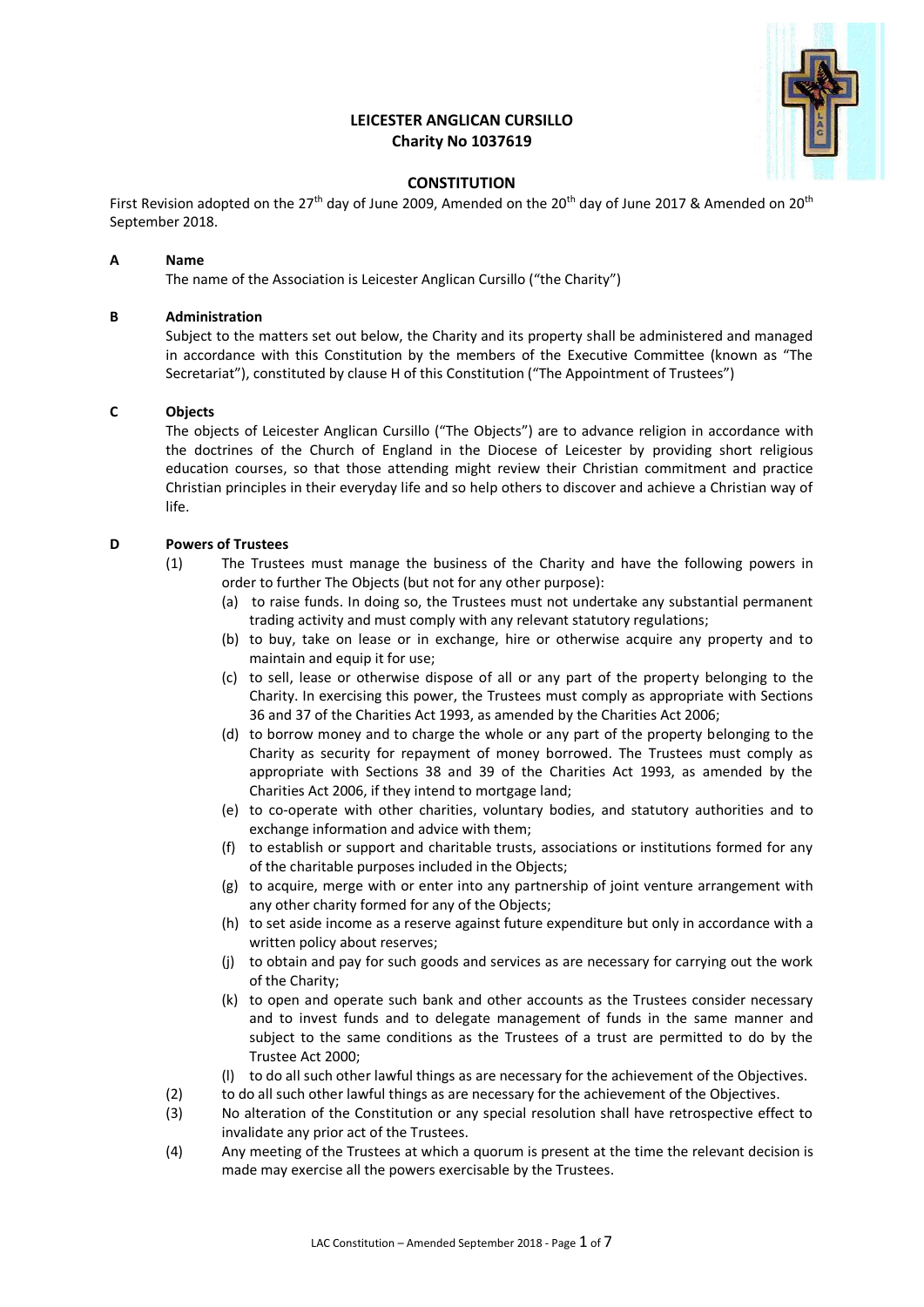## **E Membership**

- (1) Membership is open to individuals over the age of eighteen who have attended a LAC Cursillo Weekend and others who have attended a Cursillo Weekend elsewhere and who are now resident in the Diocese of Leicester.
- (2) (a) The Trustees may only refuse an application for membership if, acting reasonably and properly, they consider it to be in the best interests of the Charity to refuse the application
	- (b) The Trustees must inform the applicant in writing of the reasons for the refusal within twenty-one days of the decision.
	- (c) The Trustees must consider any written representations the applicant may make about the decision.
	- (d) The Trustees' decision following any written representation must be notified to the applicant in writing but shall be final.
- (3) Membership is not transferable to anyone else.
- (4) The Trustees must ensure that a secure register of members and their details, where the members have given their permission, is kept in accordance with statutory requirements for the Trustees to do so.

## **F Termination of Membership**

Membership is terminated if:

- (1) the member dies, or if it is an organisation, ceases to exist;
- (2) the member resigns by written notice to the Charity, unless, after resignation, there would be fewer than two members;
- (3) any sum due from the member to the Charity is not paid in full within six months of it falling due;
- (4) the member is removed from membership by a resolution of the Trustees that it is in the best interests of the Charity that his or her membership is terminated. A resolution to remove a member from membership may only be passed if:
	- (a) the member has been given at least twenty one days' notice in writing of the meeting of the Trustees at which the resolution will be proposed and the reasons why it is to be proposed;
	- (b) the member or, at the option of the member, the member's representative (who need not be a member of the Charity), has been allowed to make representation to the meeting.

### **G Officers and Trustees**

- (1) The Charity and its property shall be managed and administered by a committee comprising the Officers and other members elected in accordance with this Constitution. The Officers and other members of the committee shall be the Trustees of the Charity and in this Constitution are together called "The Trustees".
- (2) The Charity shall have the following Officers:
	- A Chair (the Lay Director);
	- A Spiritual Director (an ordained member of the Charity appointed by the Diocesan Bishop);
	- A Secretary;
	- A Treasurer.
- (3) A Trustee must be a member of the Charity.
- (4) No one must be appointed a Trustee if he or she would be disqualified from acting under the provisions of Clause I
- (5) The number of Trustees shall be not less than three plus the four Officers (but unless otherwise determined by a resolution of the Charity in general meeting) shall not be more than fifteen.
- (6) The first Trustees (including Officers) shall be those persons elected as Trustees and Officers at the meeting at which this Constitution is adopted.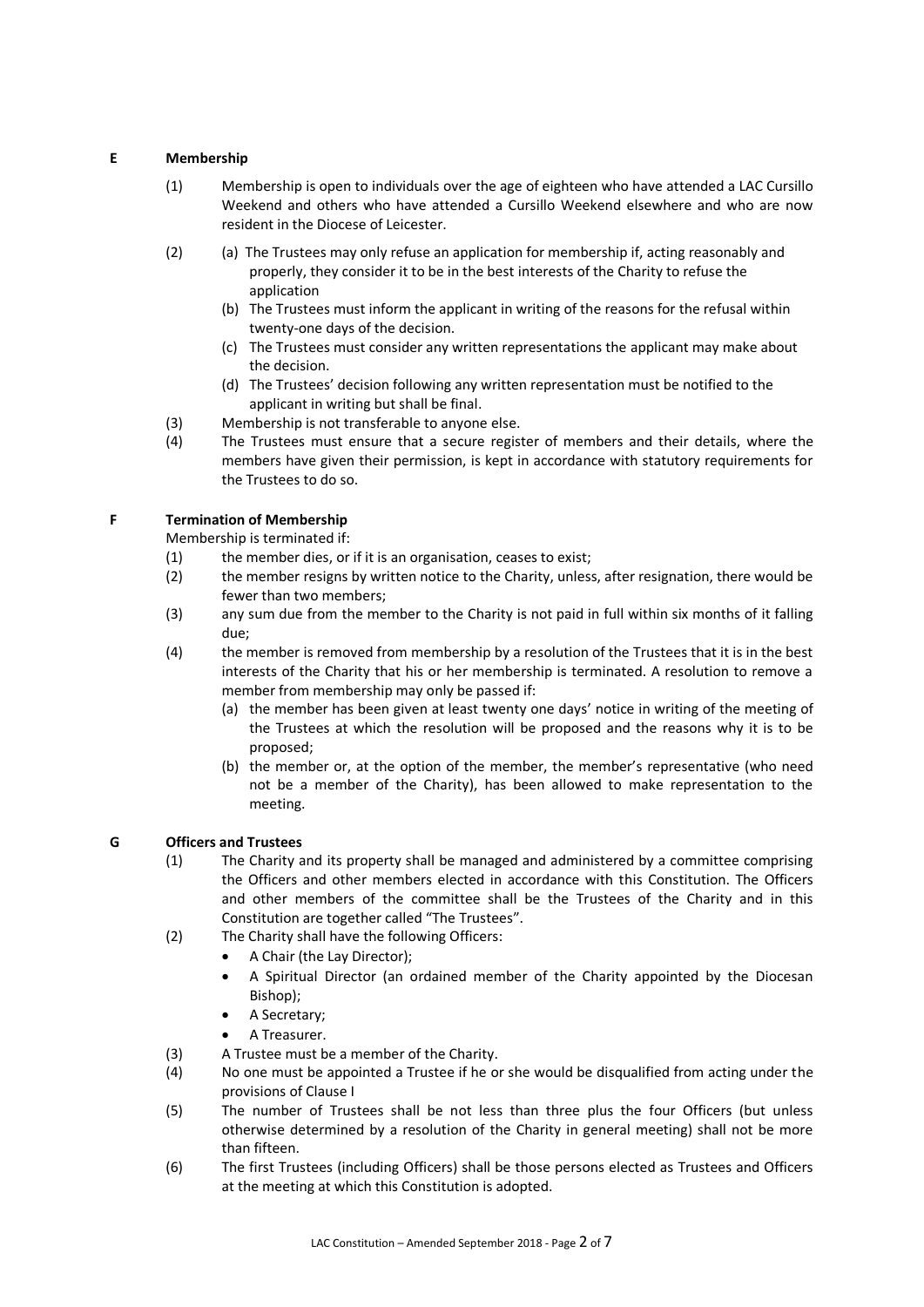(7) A Trustee may not appoint anyone to act on his or her behalf at meetings of the Trustees.

## **H The Appointment of Trustees**

- (1) The Charity in general meeting shall elect the Officers (except the Spiritual Director, who is appointed by the Bishop) and other Trustees.
- (2) The Trustees may co-opt any person who is willing to act as a Trustee. Subject to sub-clause 5(b) of this clause, they may also appoint Trustees to act as Officers.
- (3) Each of the Trustees shall retire with effect from the conclusion of the annual general meeting next after his or her appointment but shall be eligible for re-election at that general meeting for a maximum of three consecutive terms of office (except for those Officers of the Charity who are covered by sub-clause (4) below)
- (4) Each of the Officer posts of the Charity will serve a one year probationary period as "Designate" prior to taking up the post in full, they may, therefore serve a maximum of four consecutive terms.
- (5) The General Membership of the Secretariat (not including the officers) shall represent as wide a range of parishes in the Diocese as possible, therefore there shall be no more than two General Secretariat members from any one parish. At the election of General Secretariat members, if more than two nominations for the General Membership of the Secretariat are received, there shall be a pre-election to determine which two nominations go forward to the main election of General Members (Trustees) of the Secretariat.
- (6) No one may be elected a Trustee or an Officer at any annual general meeting unless prior to the meeting the Charity is given notice that:
	- (a) states the member's intention to propose the appointment of a person as Trustee or as an Officer;
	- (b) is signed by the person who is it be proposed to show his or her willingness to stand;
	- (c) is signed and seconded by two members entitled to vote at the meeting;
- (7) (a) The appointment of a Trustee, whether by the Charity in general meeting or by the other Trustees, i.e. co-opted Trustees, must not cause the number of Trustees to exceed any number fixed in accordance with this Constitution as the maximum number of Trustees.
	- (b) The Trustees may not appoint a person to be an Officer if a person has already been elected or appointed to that office and has not vacated that office.

## **I Disqualification and Removal of Trustees**

A member of the Executive Committee ("The Secretariat") shall cease to hold office if he or she:

- (1) is disqualified from acting as a member of the Executive Committee by virtue of Section 45 of the Charities Act 1992 (or any statutory re-enactment or modification of that provision);
- (2) becomes incapable by reason of mental disorder, illness or injury of managing and administering his or her own affairs;
- (3) is absent without permission of the Executive Committee from all their meetings held within a period of six months and the Executive Committee resolve that his or her office be vacated; or
- (4) notifies to the Executive Committee a wish to resign (but only if at least three members of the Executive Committee will remain in office when the notice of resignation is to take effects).

## **J The Role of the Lay Director and Spiritual Director**

## (1) **Lay Director**

The Lay Director shall be the Chair of Trustees. Their role is to provide leadership for the Trustees in the day to day business of the Charity, and to stimulate a vision for taking forward the Charity in the Diocese of Leicester in line with the Objects and the Aims as set out from time to time by the British Anglican Cursillo Council (BACC). These are:

- (a) to develop in adult Christians a consciousness of their own mission to become leaders in the work of spiritual renewal;
- (b) to sustain adult Christians as they take a positive role in Church life and as they work and witness for Christ in their personal life and in the civic, social and economic life of their own environments.

## (2) **Appointment of Lay Director**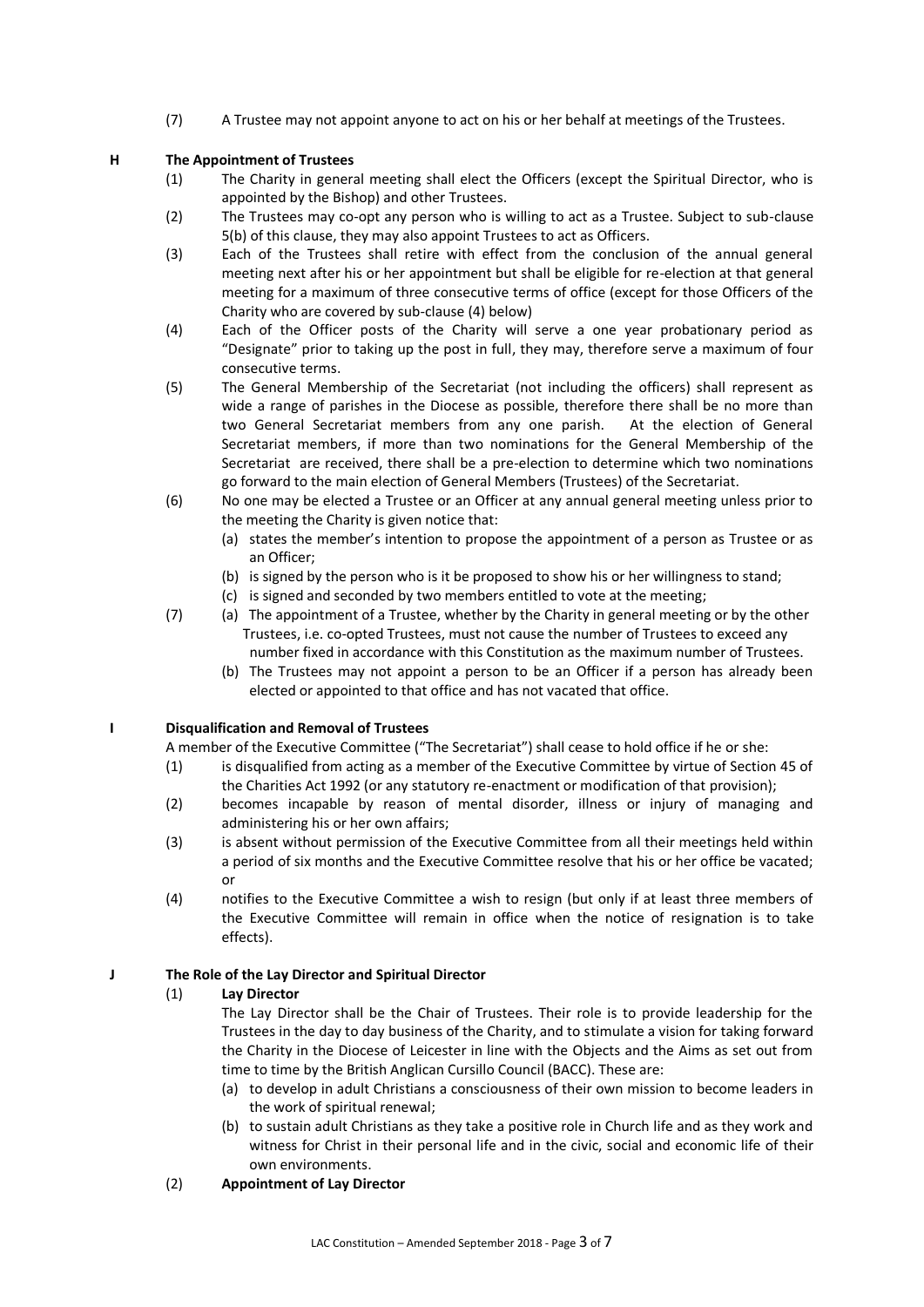Not less than eighteen months before the annual general meeting (AGM) at which the then Lay Director will have completed three years' in office, the Lay Director and Spiritual Director shall together propose one or more, (maximum of three) nominee(s) for the post of Lay Director Designate (LDD) to the Trustees. The Trustees shall consider these names and may propose additional name(s), and shall, for a period of one month, pray for guidance on the choice of candidate for the post. At the following meeting the Trustees shall discuss the list and then hold a secret ballot to elect the LDD. At the conclusion of this election, should there not be a clear majority in favour of a particular nominee, the nominee with the fewest votes shall be eliminated and a further secret ballot held. The nominee gaining a clear majority of votes shall be elected as the LDD and will serve one year in this post beginning at the next annual general meeting of the Charity. The LDD will take up the post of Lay Director at the following AGM.

## (3) **Spiritual Director**

The role of the Spiritual Director, who is appointed by the Bishop from nominations made by the Trustees ("The Secretariat") is to provide spiritual guidance for the Trustees and members, in the furtherance of the objects of the Charity as set out in "The Objects" and as required by the Bishop's Pastoral Plan.

(4) The Secretariat is to annually produce, discuss and agree a report of the proceedings and plans of LAC, and to submit the report to the Bishop. Together, the LD and SD are to meet the Bishop (or delegated representative) annually to discuss the report.

## **K Proceedings of Trustees**

- (1) The Trustees may regulate their proceedings as they think fit, subject to the provisions of this Constitution.
- (2) Any Trustee may call a meeting of the Trustees.
- (3) The secretary must call a meeting of the Trustees if requested to do so.
- (4) Questions arising at a meeting must be decided by a consensus wherever possible. If this cannot be achieved, a decision can be made by simple majority of a vote.
- (5) No decision may be made by a meeting of the Trustees unless a quorum of seven is present at the time the decision is proposed.
- (6) A Trustee shall not be counted in the quorum present when any decision is made about a matter upon which that Trustee is not entitled to vote.
- (7) If the number of Trustees is less than the number fixed as a quorum, the continuing Trustees or Trustee may act only for the purpose of filling vacancies or of calling a general meeting.
- (8) The Lay Director shall chair all meetings of the Trustees.
- (9) If the Chair is unwilling to preside or is not present within ten minutes after the time appointed for the meeting, the Trustees present may appoint one of their number to chair that meeting.
- (10) The person appointed to chair meetings of the Trustees shall have no functions or powers except those conferred by this Constitution or delegated to them in writing by the Trustees.
- (11) A resolution in writing, signed by all the Trustees entitled to receive notice of a meeting of the Trustees, or of a committee of Trustees, and to vote upon the resolution, shall be as valid and effectual as if it had been passed at a meeting of the Trustees or (as the case may be) a committee of the Trustees duly convened and held.
- (12) The resolution in writing may comprise several documents the text of the resolution in like form each signed by one or more Trustees.

### **L Property**

- (1) The Trustees must ensure the title to:
	- (a) all land held by or in trust for the Charity that is not vested in the Official Custodian of Charities; and
	- (b) all investments held by or in trust for the Charity is vested either in a corporation entitled to act as custodian Trustee or in not less than three individuals appointed by them as holding Trustees.
- (2) The terms of the appointment of any holding Trustees must provide that they may act only in accordance with lawful directions of the Trustees and that if they do so they will not be liable for the acts and defaults of the Trustees or of the members of the Charity.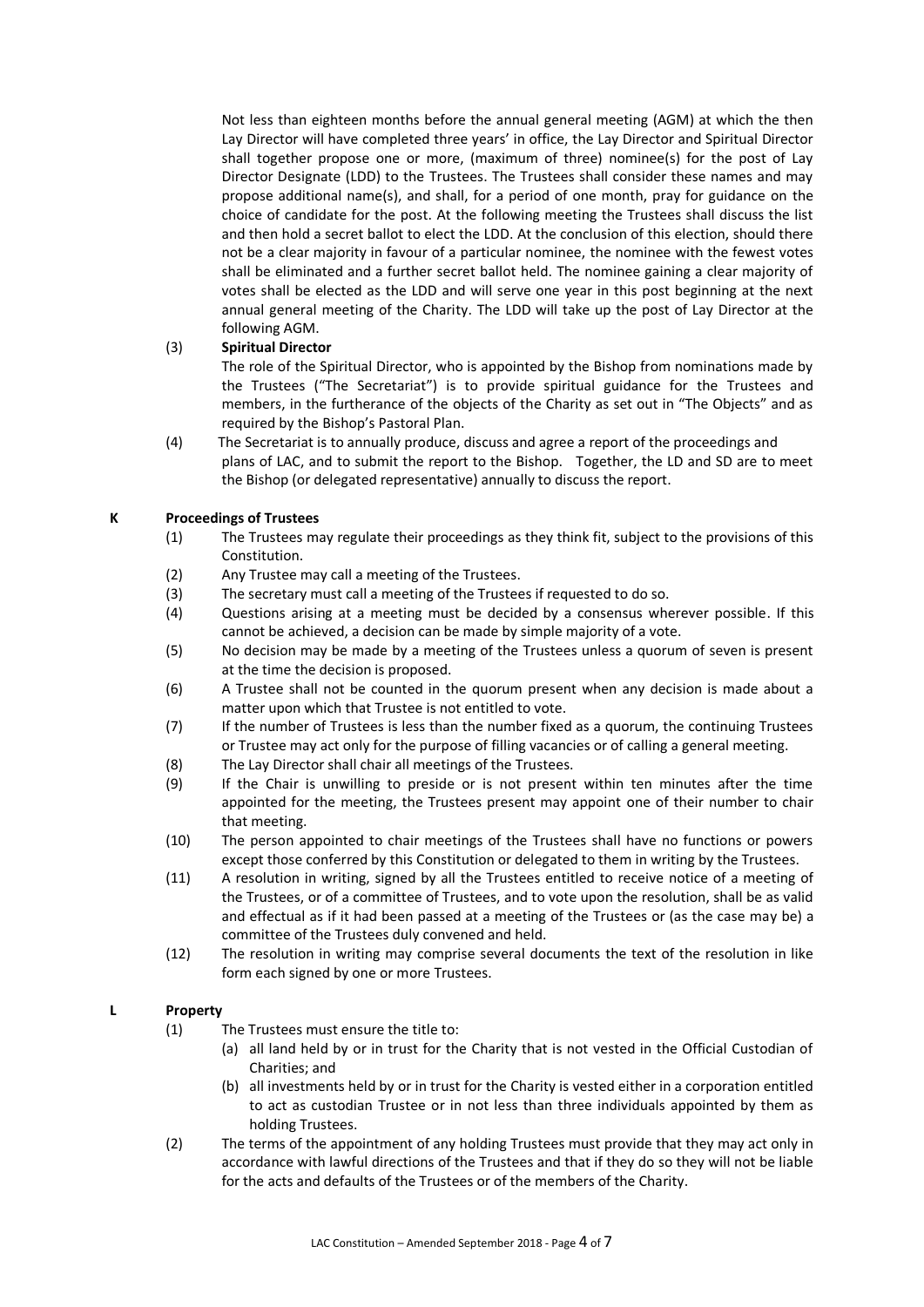- (3) The Trustees may remove the holding Trustees at any time.
- (4) No member of the Executive Committee (Secretariat) shall acquire any interest in property belonging to the Charity (otherwise as a Trustee of the Charity) of receive remuneration or be interested (otherwise as a member of the Executive Committee) in any contract entered into by the Executive Committee.

#### **M Annual Report and Return and Accounts**

- (1) The Trustees must comply with their obligations under the Charities Act 1993 with regard to:
	- (a) the keeping of accounting records for the Charity;
	- (b) the preparation of annual statements of account for the Charity;
	- (c) the transmission of statements of account for the Charity;
	- (d) the preparation of an Annual Report and its transmission to the Commission;
	- (e) the preparation of an Annual Return and its transmission to the Commission;
- (2) Accounts must be prepared in accordance with the provisions of any Statement of Recommended Practice issued by the Commission, unless the Trustees are required to prepare accounts in accordance with the provisions of such a Statement issued by another body.

### **N General Meetings**

- (1) The Charity must hold a general meeting within twelve months of the date of the adoption of this Constitution.
- (2) An annual general meeting must be held in each subsequent year and not more than fifteen months may elapse between successive annual general meetings.
- (3) All general meetings other than annual general meetings shall be called special general meetings.
- (4) The trustees may call a special general meeting at any time.
- (5) The Trustees must call a special general meeting if requested to do so in writing by at least ten members or one tenth of the membership, whichever is greater. The request must state the nature of the business that is to be discussed. If the Trustees fail to hold the meeting within twenty-eight days of the request, the members may proceed to call a special general meeting but in doing so they must comply with the provisions of this Constitution.

### **O Notice**

- (1) The minimum period of notice required to hold any general meeting of the Charity is fourteen clear days from the date on which the notice is deemed to have been given.
- (2) A general meeting may be called by shorter notice, if it is so agreed by all the members entitled to attend and vote.
- (3) The notice must specify the date, time and place of the meeting and the general nature of the business to be transacted. If the meeting is to be an annual general meeting, the notice must say so.
- (4) The notice must be given to all members and to all the Trustees.

### **P Procedure at General Meetings**

- (1) The Secretary or other person specially appointed by the Executive Committee shall keep a full record of proceedings at every general meeting of the Charity.
- (2) There shall be quorum when at least 15 members of the Charity are present at the general meeting.

### **Q Notices**

- (1) Any notice required by this Constitution to be given to or by any person must be:
	- (a) in writing; or
		- (b) by electronic means.
- (2) The Charity must give any notice to a member:
	- (a) personally; or
	- (b) by sending it by post in a prepaid envelope addressed to the member at his or her address; or
	- (c) by leaving it at the address of the member; or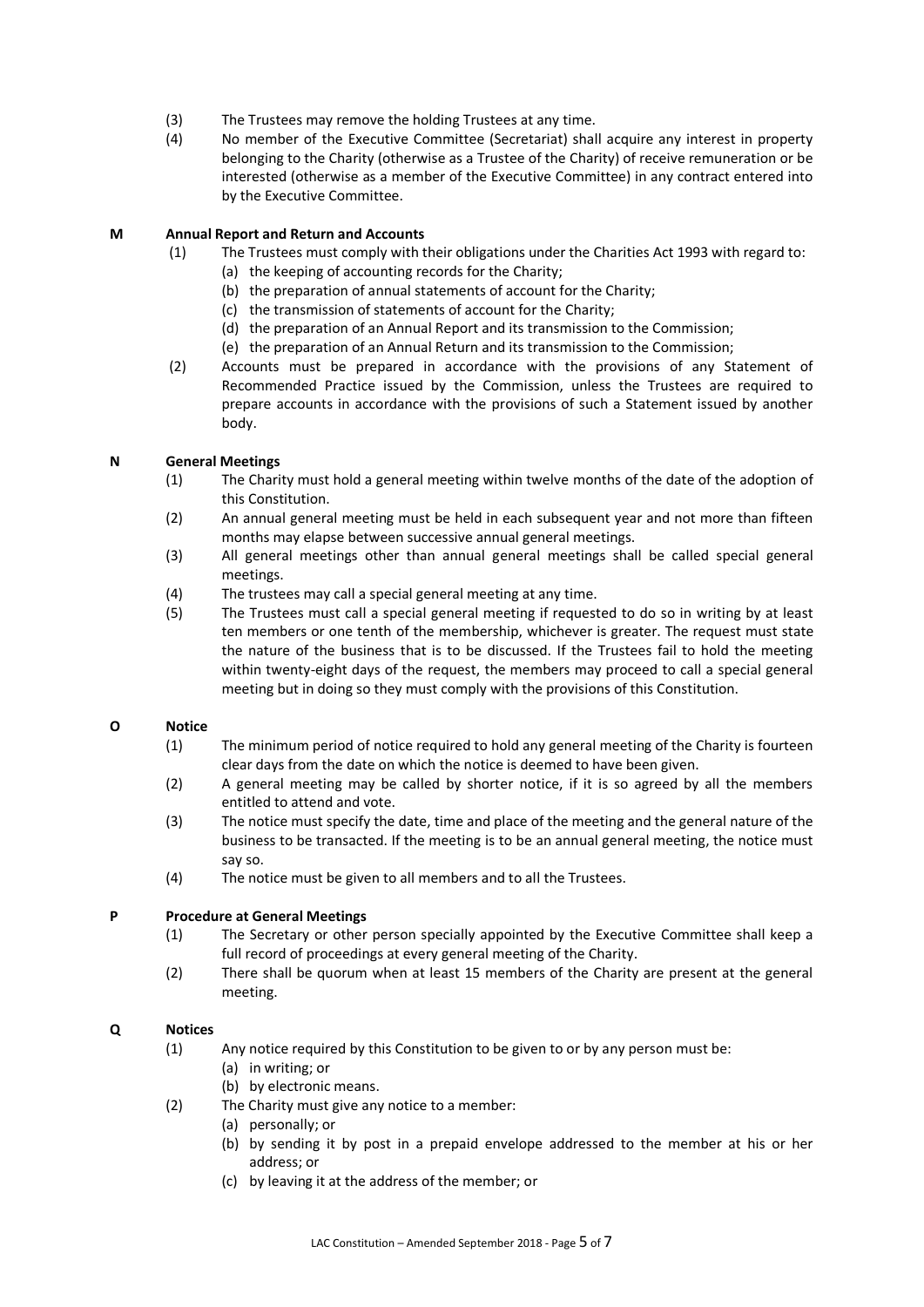- (d) by giving it using electronic communications to the member's address.
- (3) A member who does not register an address with the Charity or who registers only a postal address that is not within the United Kingdom shall not be entitled to receive any notice from the Charity.
- (4) A member present in person at any meeting of the Charity shall be deemed to have received notice of the meeting and of the purposes for which it was called.
- (5) Conclusive evidence that notice will have been deemed to have been given if:
	- (a) proof that an envelope containing a notice was properly addressed, prepaid and posted;
		- (b) proof that a notice contained in an electronic communication was sent in accordance with guidance issued by the Institute of Chartered Secretaries and Administrators.
		- (c) forty-eight hours after the envelope containing it was posted, or in the case of an electronic communication, forty eight after it was sent, have elapsed.

### **R Amendments**

- (1) The Charity may amend any provision contained in paragraphs A,B,C of this Constitution provided that:
	- (a) no amendment may be made that would have the effect of making the Charity cease to be a Charity at law;
	- (b) no amendment may be made to alter the Objects if the change would not be within the reasonable contemplation of the members or of donors of the Charity;
	- (c) any resolution to amend a provision of Paras A, B or C of this Constitution is passed by not less than two-thirds of the members present and voting at a general meeting.
	- (d) no amendment may be made to Clauses D Powers of Trustees); L (Property) or this clause of this Constitution without prior written consent in writing of the Commissioners.
- (2) Any provision contained in any other paragraphs of this Constitution may be amended, provided that any such amendment is made by resolution passed by a simple majority of the members present and voting at a general meeting.
- (3) A copy of any resolution amending this Constitution shall be sent to the Commission within twenty one days of it being passed.

### **S Dissolution**

- (1) If the members resolve to dissolve the Charity, the Trustees will remain in office as Charity Trustees and be responsible for winding up the affairs of the Charity in accordance with this clause.
- (2) The Trustees must collect in all the assets of the Charity and must pay or make provision for all the liabilities of the Charity.
- (3) The Trustees must apply any remaining property or money:
	- (a) directly for the Objects;
	- (b) by transfer to any charity or charities for purposes the same as or similar to the Charity;
	- (c) is such other manner as the Charity Commission for England and Wales ("The Commission") may approve in writing in advance.
- (4) The members may pass a resolution before or at the same time as the resolution to dissolve the Charity specifying the manner in which the Trustees are to apply the remaining property or assets of the Charity and the Trustees must comply with the resolution if it is consistent with paragraphs  $(a) - (c)$  inclusive in sub-clause  $(3)$  above.
- (5) In no circumstances shall the net assets of the Charity be paid to or distributed among the members of the Charity (except to a member that is itself a Charity).
- (6) The Trustees must notify the Commission promptly that the Charity has been dissolved. If the Trustees are obliged to send the Charity's accounts to the Commission for the accounting period which ended before its dissolution, they must send the Commission the Charity's final accounts.

#### **T Rules**

- (1) The Trustees may from time to time make rules or bye-laws for the conduct of their business.
- (2) The bye-laws may regulate the following matters but are not restricted to them:
	- (a) the admission of members to the Charity (including the admission of organisations to membership);